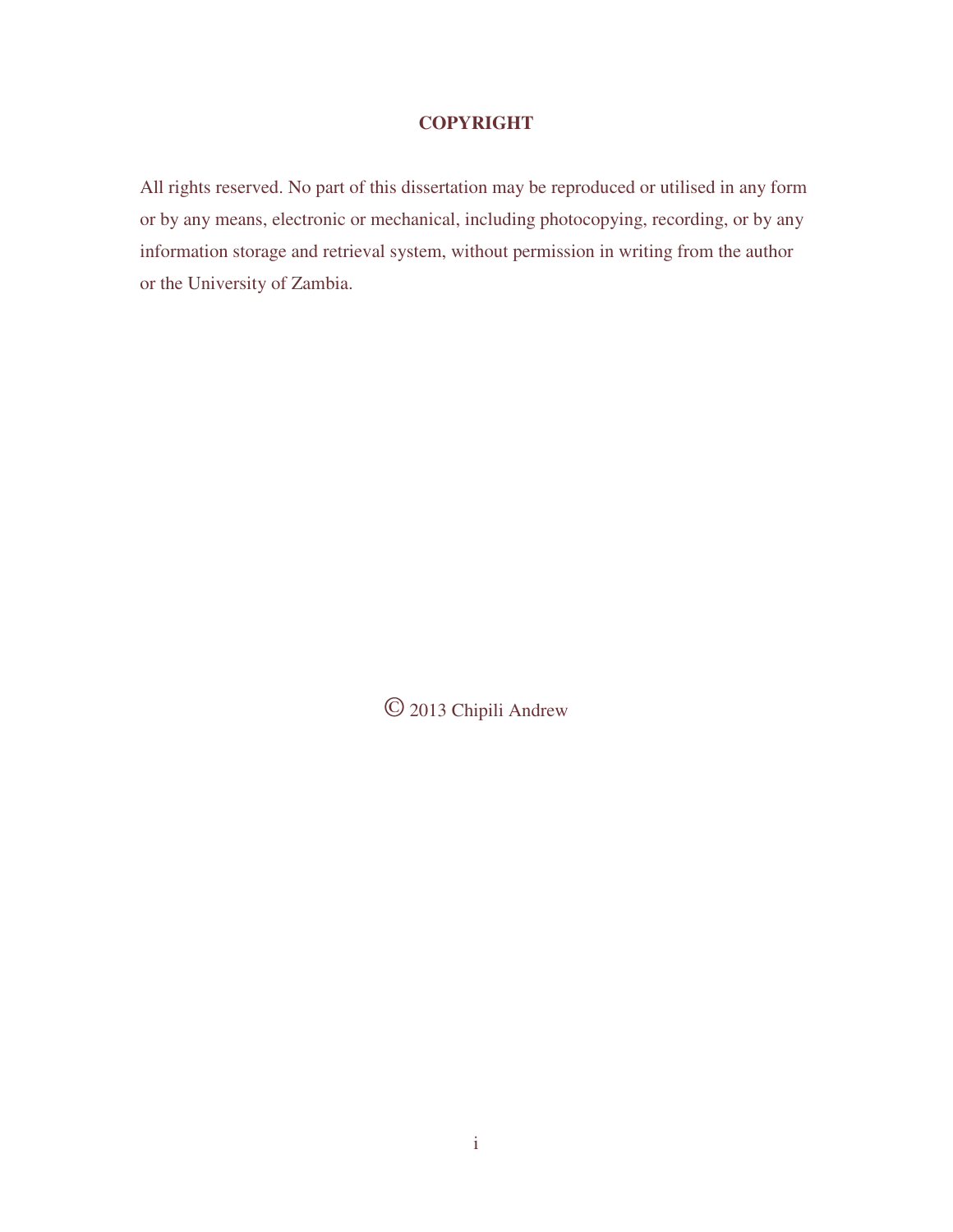### **DECLARATION**

I, **Chipili Andrew**, do hereby make solemn declaration that this dissertation is a representation of my own work and that it has not been submitted previously for a degree at this or any other university. All the other people's work I have consulted have been acknowledged.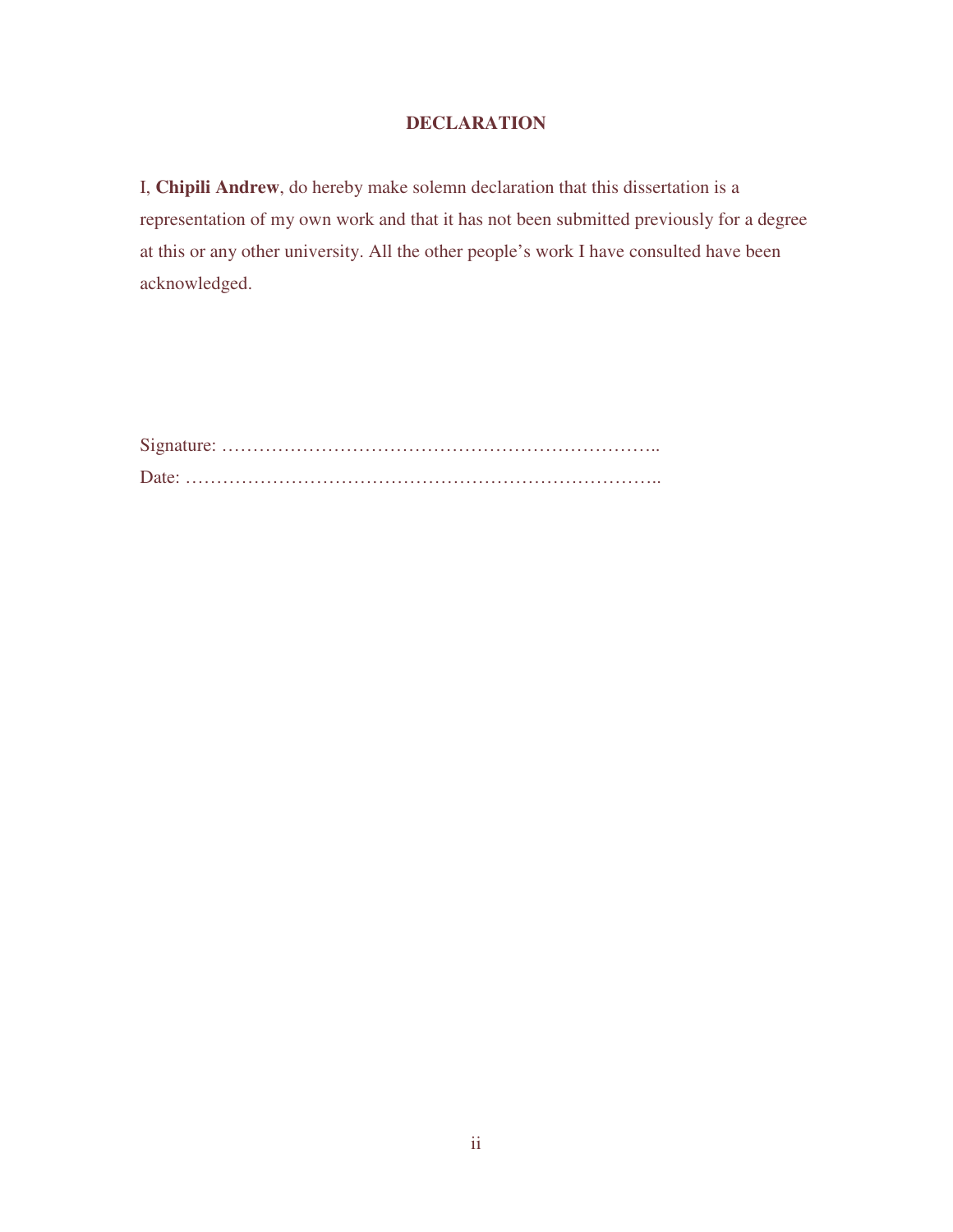### **DEDICATION**

I dedicate this piece of work to my almighty God for his protection, guidance, wisdom and natural intellect rendered to me during my study and research period.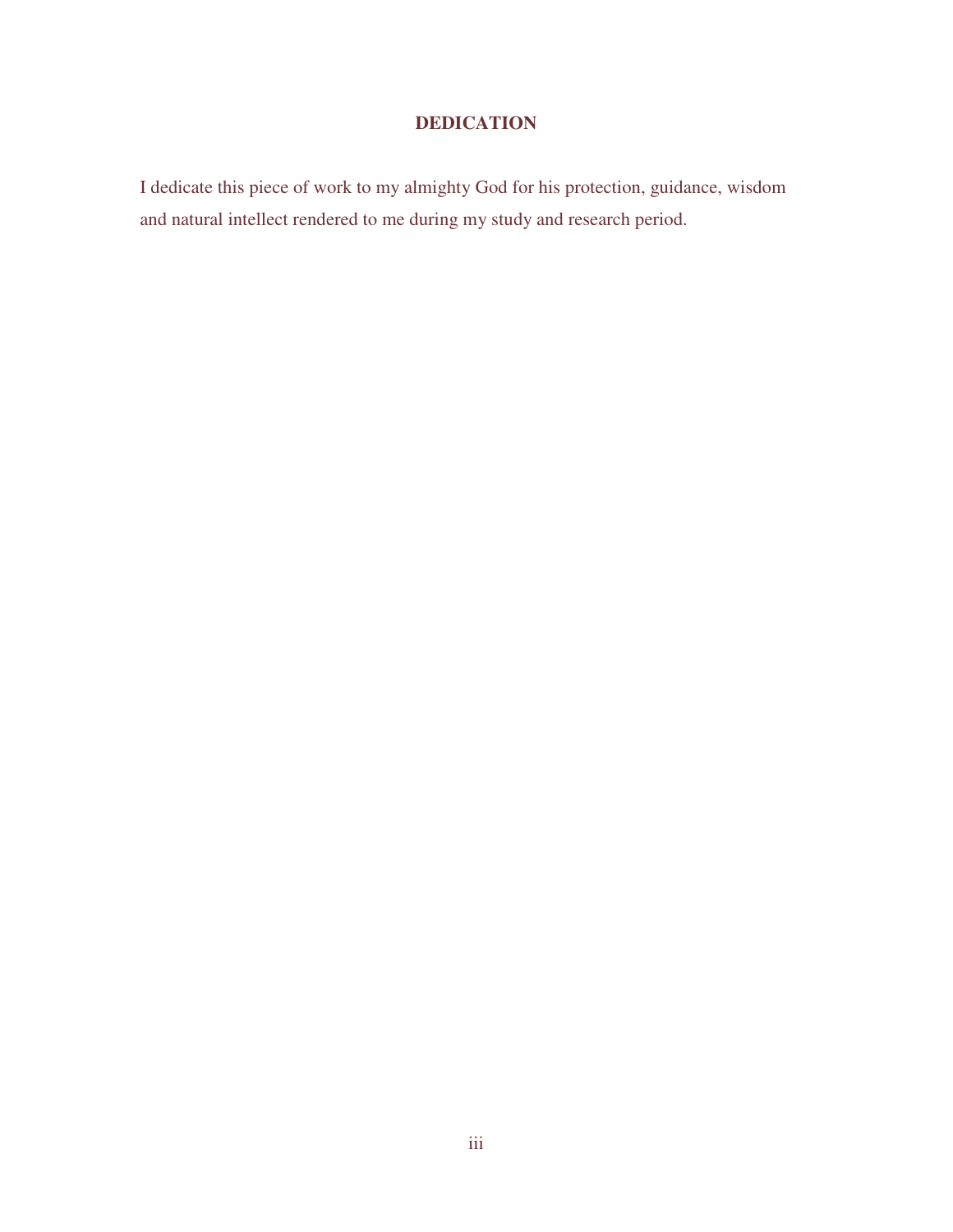## **CERTIFICATE OFAPPROVAL**

This dissertation by **Chipili Andrew** is approved as a partial fulfilment of the requirements for the award of the degree of Master of Education in Educational Psychology of the University of Zambia.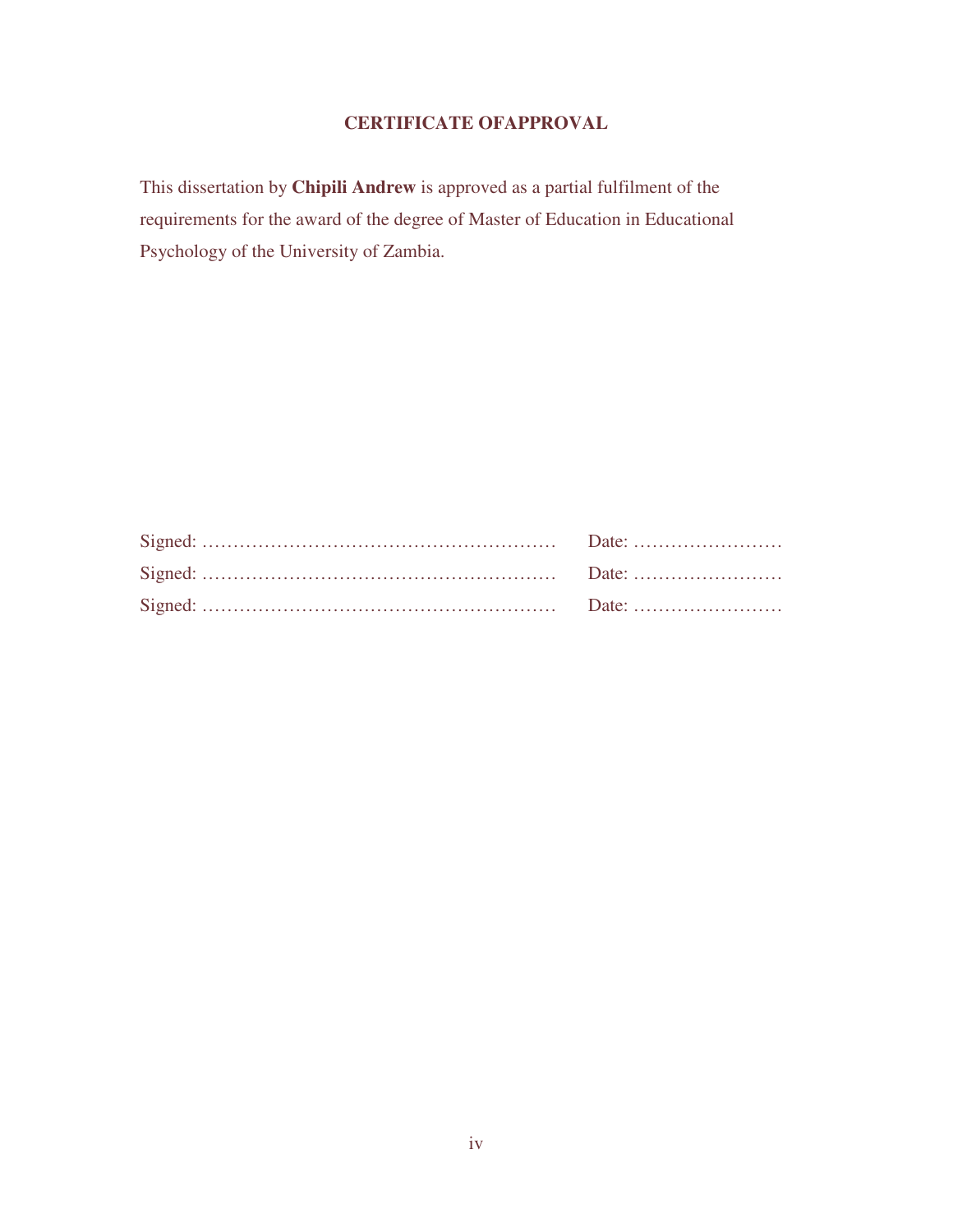#### **ACKNOWLEDGEMENTS**

I feel fortunate to have had Dr. Sophie Kasonde-Ng'andu as my Principal Supervisor. I whole-heatedly express my sincere gratitude to her for her valuable professional guidance and advice. Despite her busy schedule, she kindly and generously gave significant input to the production of this dissertation. I am indebted to her for her concern, support, encouragement, and for providing excellent supervision which saw this dissertation to a successful completion.

My particular thanks and heart-felt appreciation are extended to the Provincial Education Officer for Northern Province, Mr. Ngosa Kotati for granting me study leave to undertake this programme at a time when the nation was implementing study plan policy. At short notice, the Provincial Education Officer allowed me to proceed unconditionally. I am grateful to him.

I am also grateful to the District Board Secretary (Luwingu District), head teachers, teachers and pupils of Siali, Katopola, Don-Bosco, Kapisha and Chiponde Primary Schools for sparing their busiest schedules to answer the questionnaires. I really salute you dearly.

My sincere thanks and gratitude go to my workmates Mr. Richard Simuchimba, Mr. Lazarous Chanda, Chilongo, Tamara and Mr. Mutale Mulenga for their encouragement and contributions to the completion of this work.

Lastly but not the least, I would like to express my ernest and heartfelt gratitude to my supportive wife, Jane and my two sons, Andrew and Bernard, my daughters Nancy, Dyness and Milika for their encouragement, unlimited support and understanding during my long period of absence. You sacrificed a lot for me and may God bless you richly.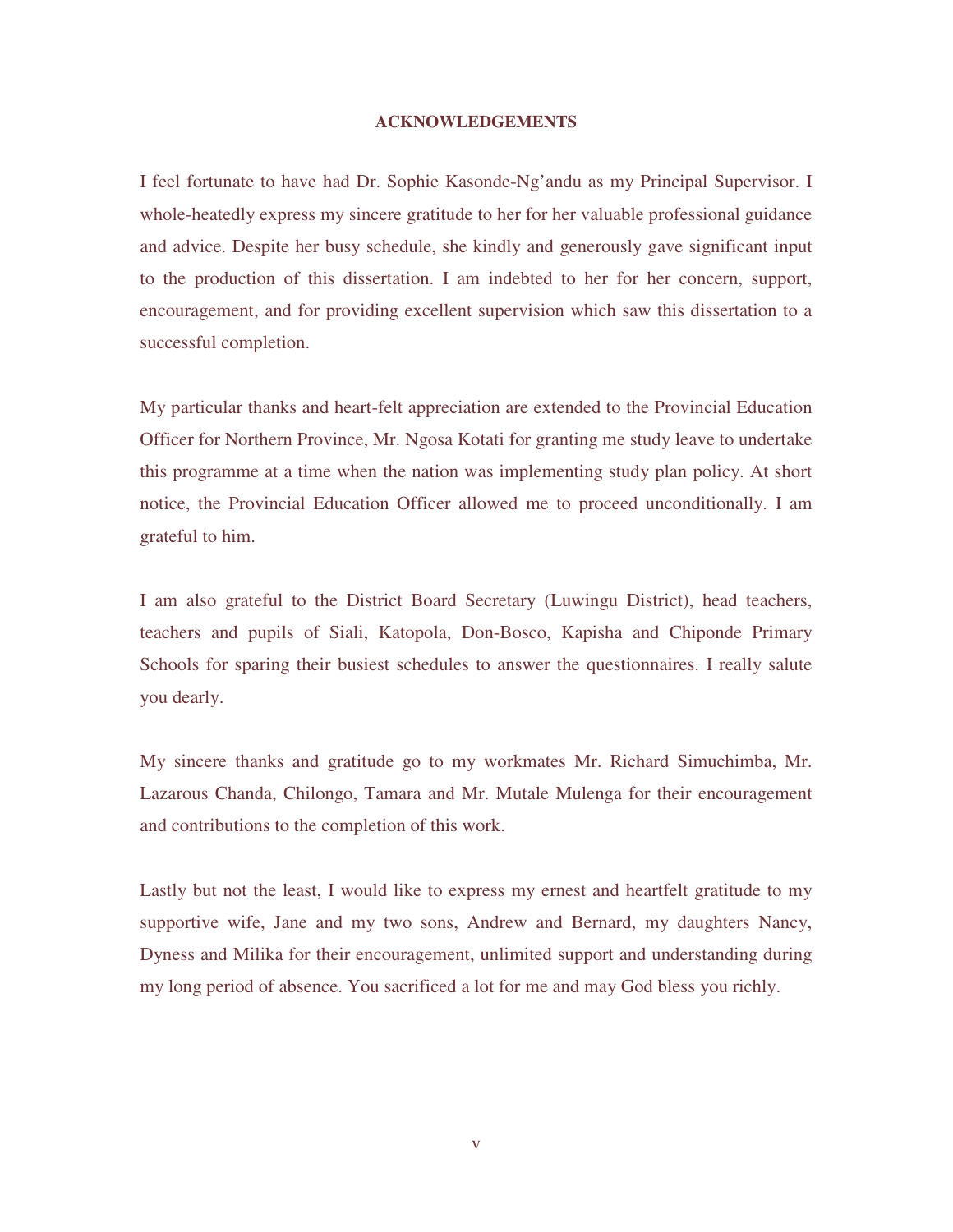# **TABLE OF CONTENTS**

| 1.1  |  |
|------|--|
| 1.2  |  |
| 1.3  |  |
| 1.4  |  |
| 1.5  |  |
| 1.6  |  |
| 1.7  |  |
| 1.8  |  |
| 1.9  |  |
| 1.10 |  |
| 1.11 |  |
| 1.12 |  |
| 1.13 |  |
|      |  |
| 2.1  |  |
| 2.2  |  |
| 2.3  |  |
| 2.4  |  |
| 2.5  |  |
| 2.6  |  |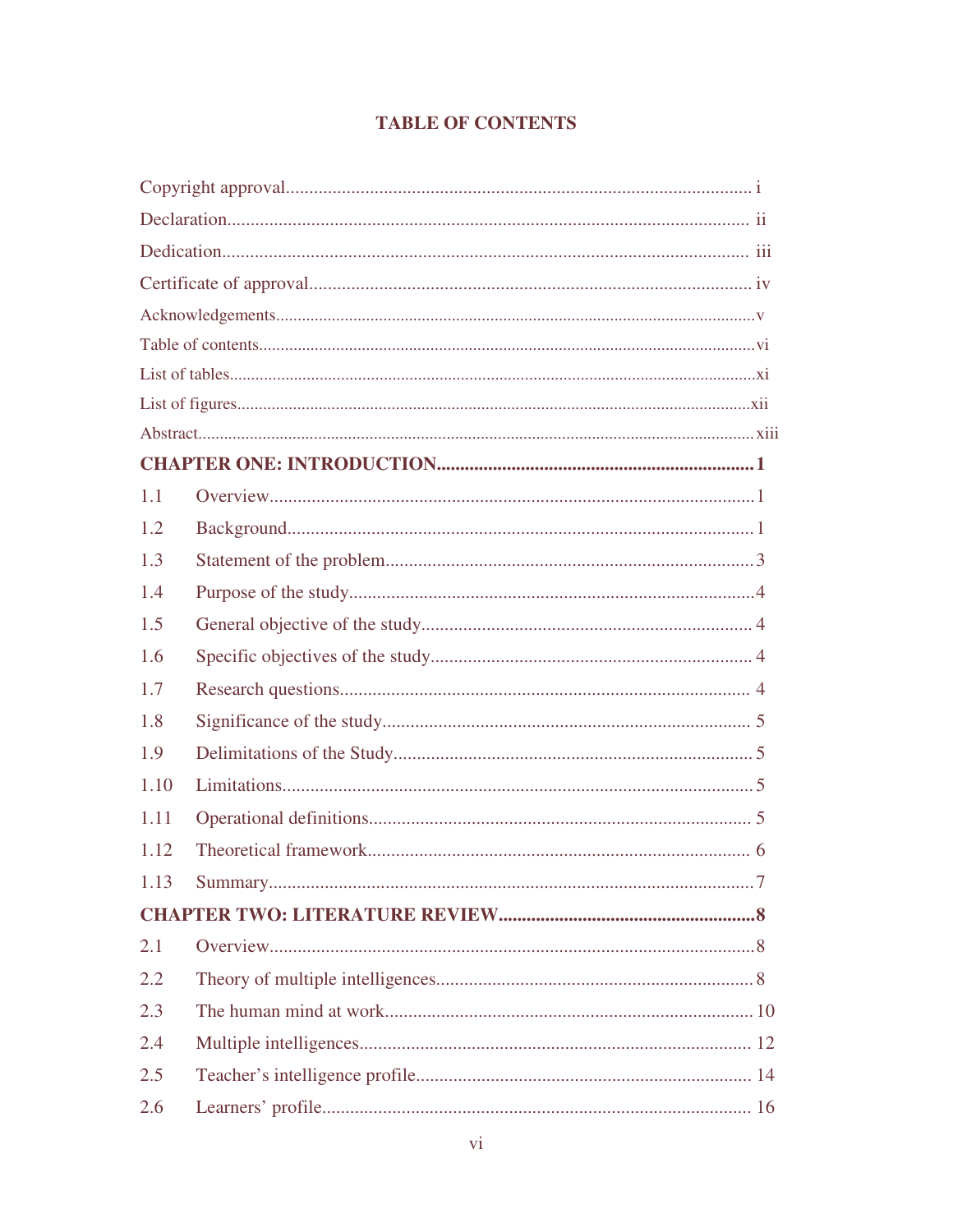| 2.7   |                                                                              |  |
|-------|------------------------------------------------------------------------------|--|
| 2.8   |                                                                              |  |
|       |                                                                              |  |
| 3.1   |                                                                              |  |
| 3.2   |                                                                              |  |
| 3.3   |                                                                              |  |
| 3.4   |                                                                              |  |
| 3.4.1 |                                                                              |  |
| 3.4.2 |                                                                              |  |
| 3.4.3 |                                                                              |  |
| 3.4.4 |                                                                              |  |
| 3.5   |                                                                              |  |
| 3.6   |                                                                              |  |
| 3.7   |                                                                              |  |
| 3.8   |                                                                              |  |
|       |                                                                              |  |
| 3.9   |                                                                              |  |
|       |                                                                              |  |
| 4.1   |                                                                              |  |
| 4.2   | Level of teachers' knowledge about multiple intelligences23                  |  |
| 4.2.1 |                                                                              |  |
| 4.2.2 | Teachers' views on whether intelligence exists in many different ways24      |  |
| 4.2.3 |                                                                              |  |
| 4.2.4 | Failing in one area but with success in different area shows intelligence 24 |  |
| 4.2.5 | Learners are not dull, what matters are appropriate instructional            |  |
|       |                                                                              |  |
| 4.3   | Teachers' views on integration of multiple intelligences in                  |  |
|       |                                                                              |  |
| 4.3.1 | Teachers views on whether learners grasped concepts in classrooms            |  |
|       |                                                                              |  |
| 4.4   | Whether teachers integrate multiple intelligences in their teaching          |  |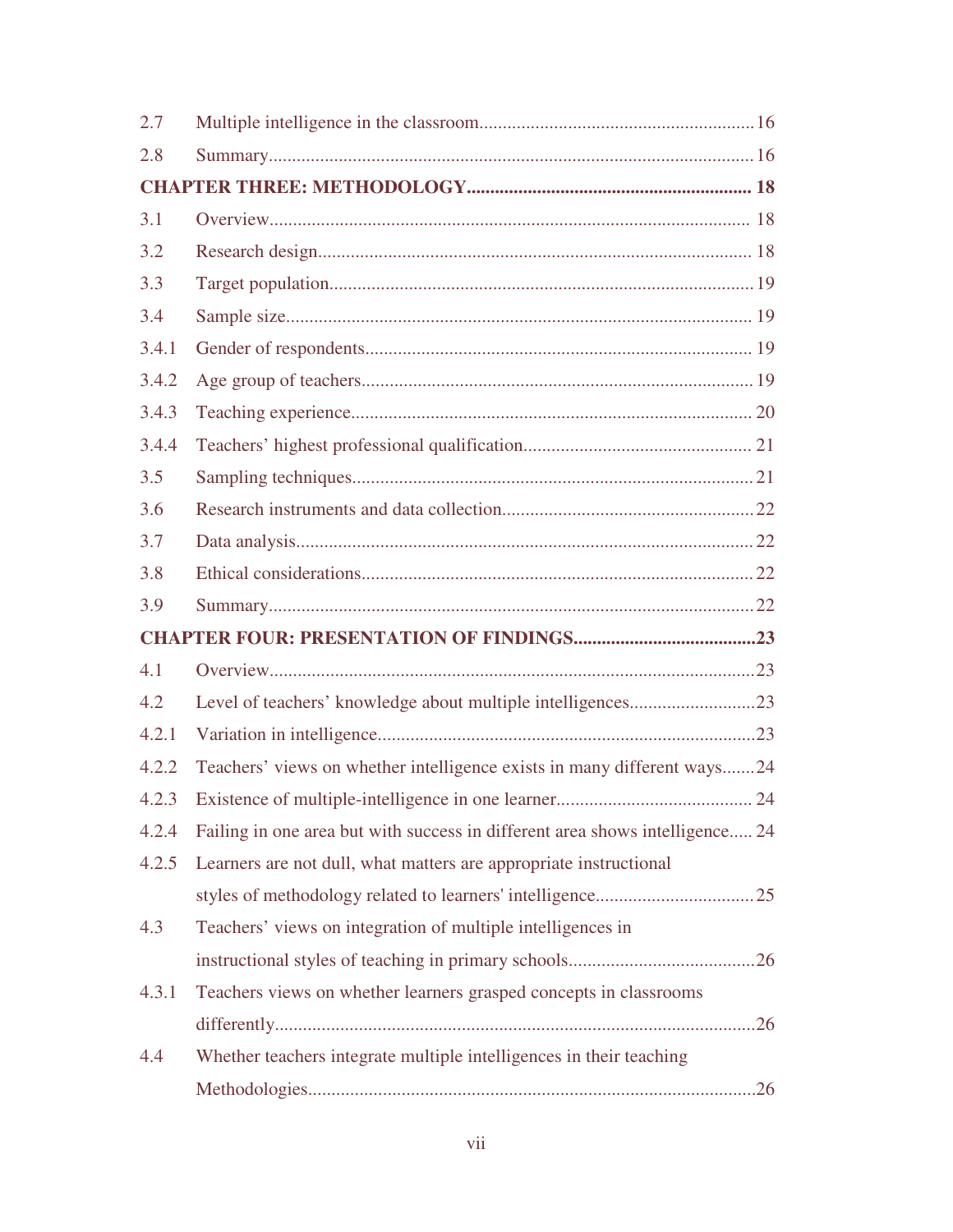| 4.4.1 | Debate as a method of teaching fluency in English in a classroom27           |
|-------|------------------------------------------------------------------------------|
| 4.4.2 |                                                                              |
| 4.4.3 |                                                                              |
| 4.4.4 |                                                                              |
| 4.4.5 | Whether teachers gave examples from other fields when teaching               |
|       |                                                                              |
| 4.4.6 | Whether teachers taught painting, collage, paper mosaic and drawing28        |
| 4.4.7 |                                                                              |
| 4.4.8 |                                                                              |
| 4.4.9 |                                                                              |
|       |                                                                              |
|       | 4.4.11 Whether learners desired to work alone and whether teachers           |
|       |                                                                              |
|       |                                                                              |
|       | 4.4.13 Whether debates, imaginative stories, group discussions and songs     |
|       | made learners learn faster and understand concepts from other subjects 30    |
|       | 4.4.14 Whether charts, songs, football, field trips made learners learn      |
|       |                                                                              |
|       | 4.4.15 Preference of drawing and painting more than writing passages         |
|       |                                                                              |
|       | 4.4.16 Cooperative groups, peer teaching, interpersonal interaction          |
|       | and group brainstorming learning activities make all learners                |
|       |                                                                              |
|       | 4.4.17 Learning about nature (field trips) made learners develop interest in |
|       |                                                                              |
|       |                                                                              |
| 4.5   | Learners' views on whether multiple intelligences either in or outside       |
|       |                                                                              |
| 4.5.1 | Whether classes have debate clubs and whether learners                       |
|       |                                                                              |
| 4.5.2 | Whether learners liked group discussions in English in the classroom 34      |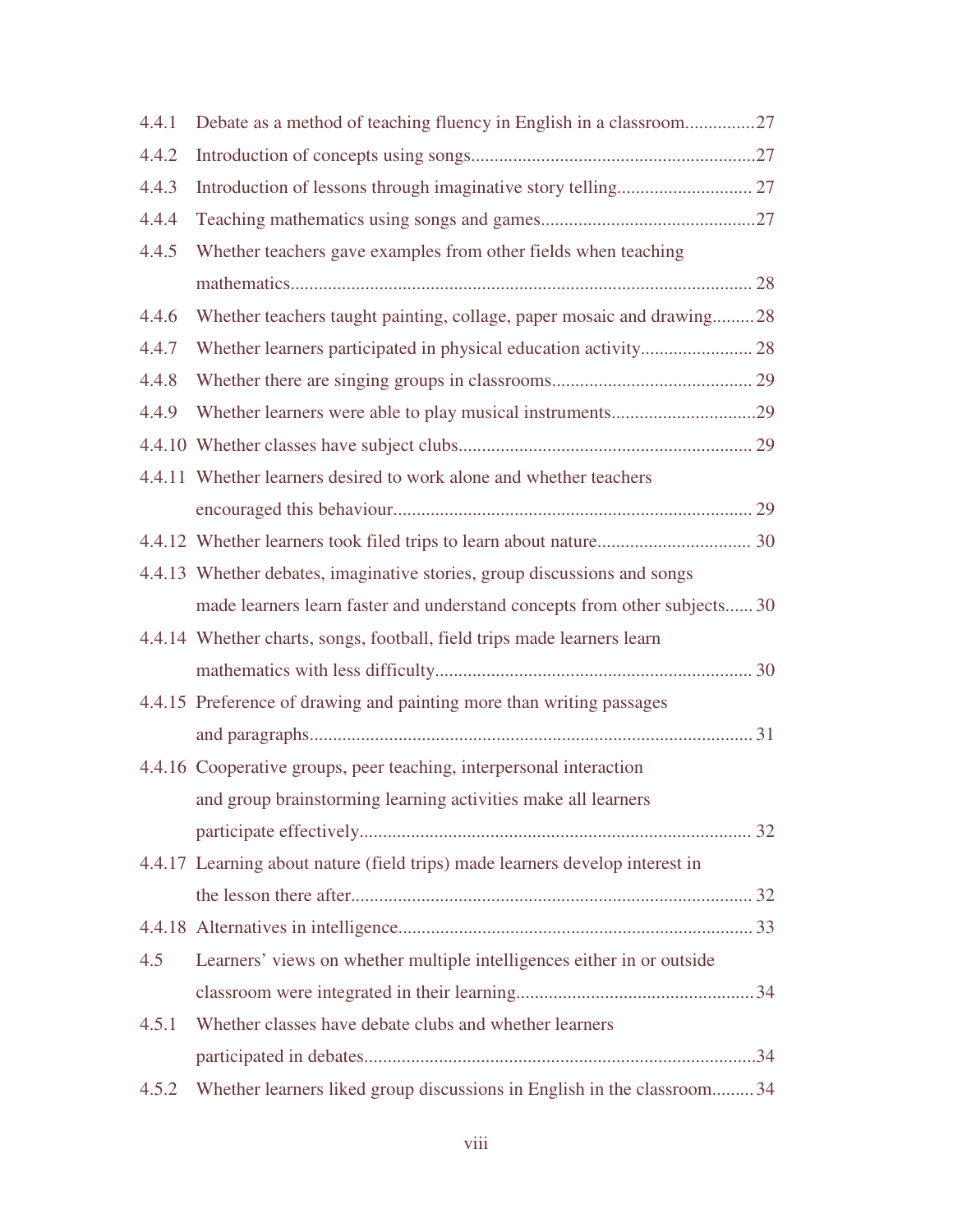| 4.5.3 | Whether learners enjoyed lessons when the teacher taught them                |
|-------|------------------------------------------------------------------------------|
|       |                                                                              |
| 4.5.4 | Whether learners read news in class and enjoyed reading news 35              |
| 4.5.5 | Whether teachers used songs when teaching English and whether                |
|       |                                                                              |
| 4.5.6 | Whether teachers used of stories, songs and games when teaching              |
|       | mathematics and whether learners enjoyed this method of teaching35           |
| 4.5.7 | Whether teachers taught the learners mathematics through group work36        |
| 4.5.8 | Whether learners have the ability to learn mathematics quickly               |
|       |                                                                              |
| 4.5.9 |                                                                              |
|       | 4.5.10 Whether teachers gave chance to learners to paint and draw            |
|       |                                                                              |
|       | 4.5.11 Whether learners preferred to do more drawing activities and          |
|       |                                                                              |
|       | 4.5.12 Whether teachers used sports as part of examples when teaching        |
|       | and whether learners enjoyed lessons when the teacher used this              |
|       |                                                                              |
|       |                                                                              |
|       |                                                                              |
|       |                                                                              |
|       | 4.5.16 Learners' views on whether teaching mathematics and English using     |
|       |                                                                              |
|       | 4.5.17 Peer teaching and whether learners enjoyed this method of teaching 39 |
|       |                                                                              |
|       | 4.5.19 Whether teachers took learners outside the classroom to               |
|       |                                                                              |
| 4.6   |                                                                              |
|       |                                                                              |
| 5.1   |                                                                              |
| 5.2   | Level of teachers' knowledge about multiple intelligences 43                 |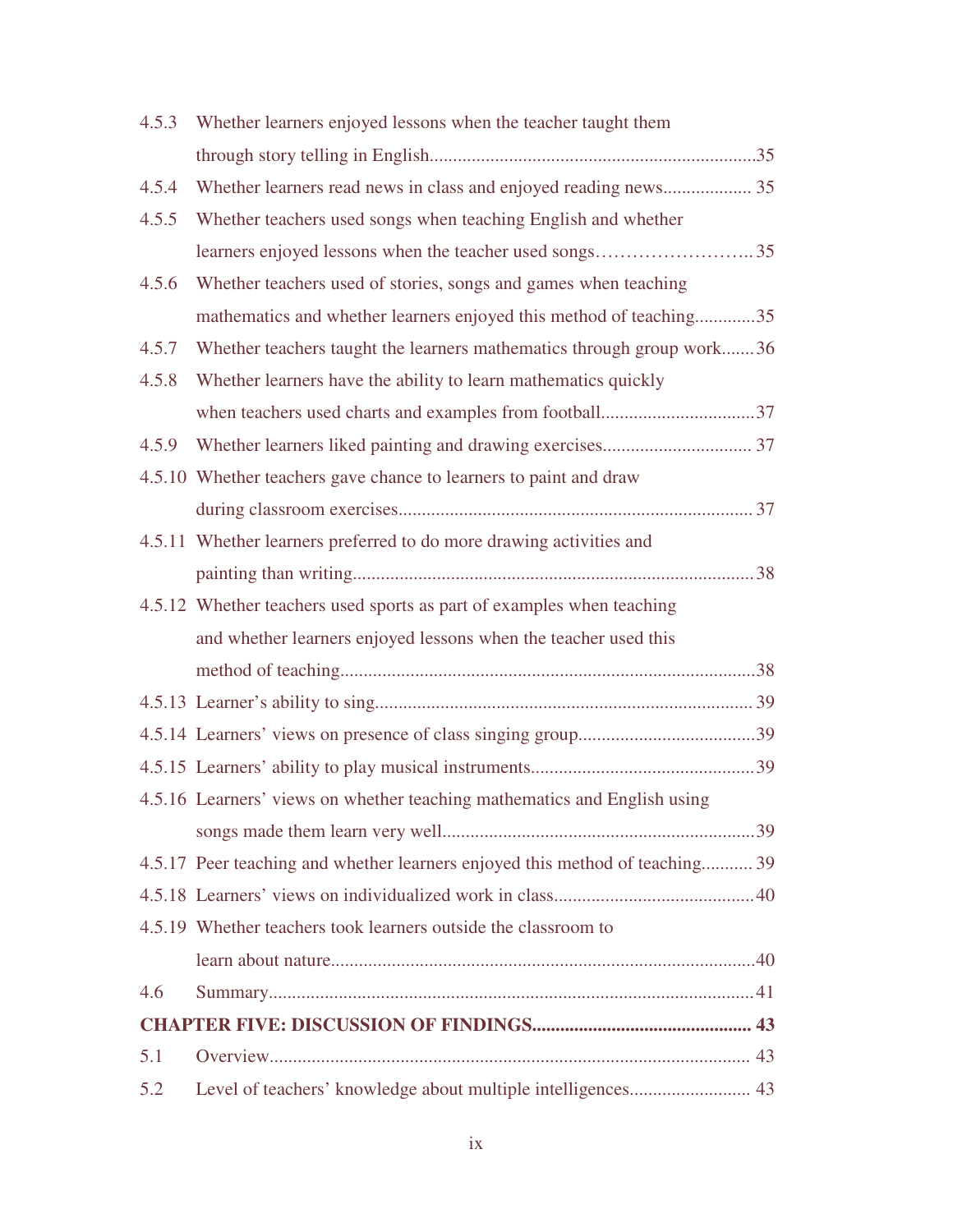| 5.3 | Teachers' views on integration of multiple intelligences in            |  |
|-----|------------------------------------------------------------------------|--|
|     |                                                                        |  |
| 5.4 | Whether teachers integrate multiple intelligences in their teaching    |  |
|     |                                                                        |  |
| 5.5 | Learners' views on whether multiple intelligences either in or outside |  |
|     |                                                                        |  |
| 5.6 |                                                                        |  |
|     | <b>CHAPTER SIX: CONCLUSION AND RECOMMENDATIONS 56</b>                  |  |
| 6.1 |                                                                        |  |
| 6.2 |                                                                        |  |
| 6.3 |                                                                        |  |
| 6.4 |                                                                        |  |
|     |                                                                        |  |
|     |                                                                        |  |
|     |                                                                        |  |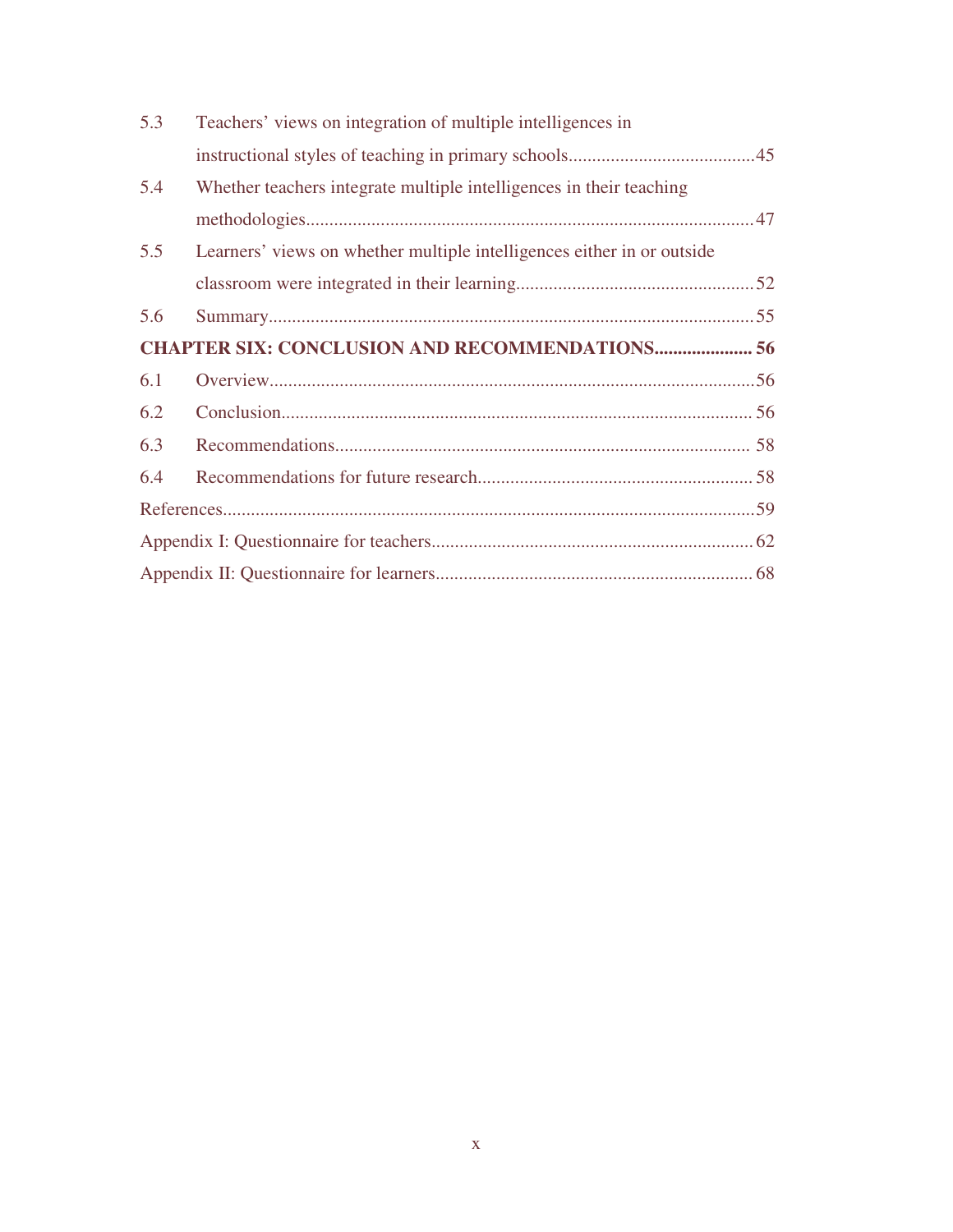## **LIST OF TABLES**

| Table 4.1: Presence of debate club and participation as speaker in debates34 |
|------------------------------------------------------------------------------|
|                                                                              |
| Table 4.3: Using songs when teaching English and enjoying lessons when       |
|                                                                              |
| Table 4.4: Use of stories, songs and games by teachers when teaching         |
| mathematics and whether learners liked this method of teaching 36            |
| Table 4.5: Use sports as part of examples when teaching and whether          |
| learners enjoyed lessons when their teacher used this method38               |
|                                                                              |
| Table 4.7: Whether teachers take learners outside classroom to learn         |
|                                                                              |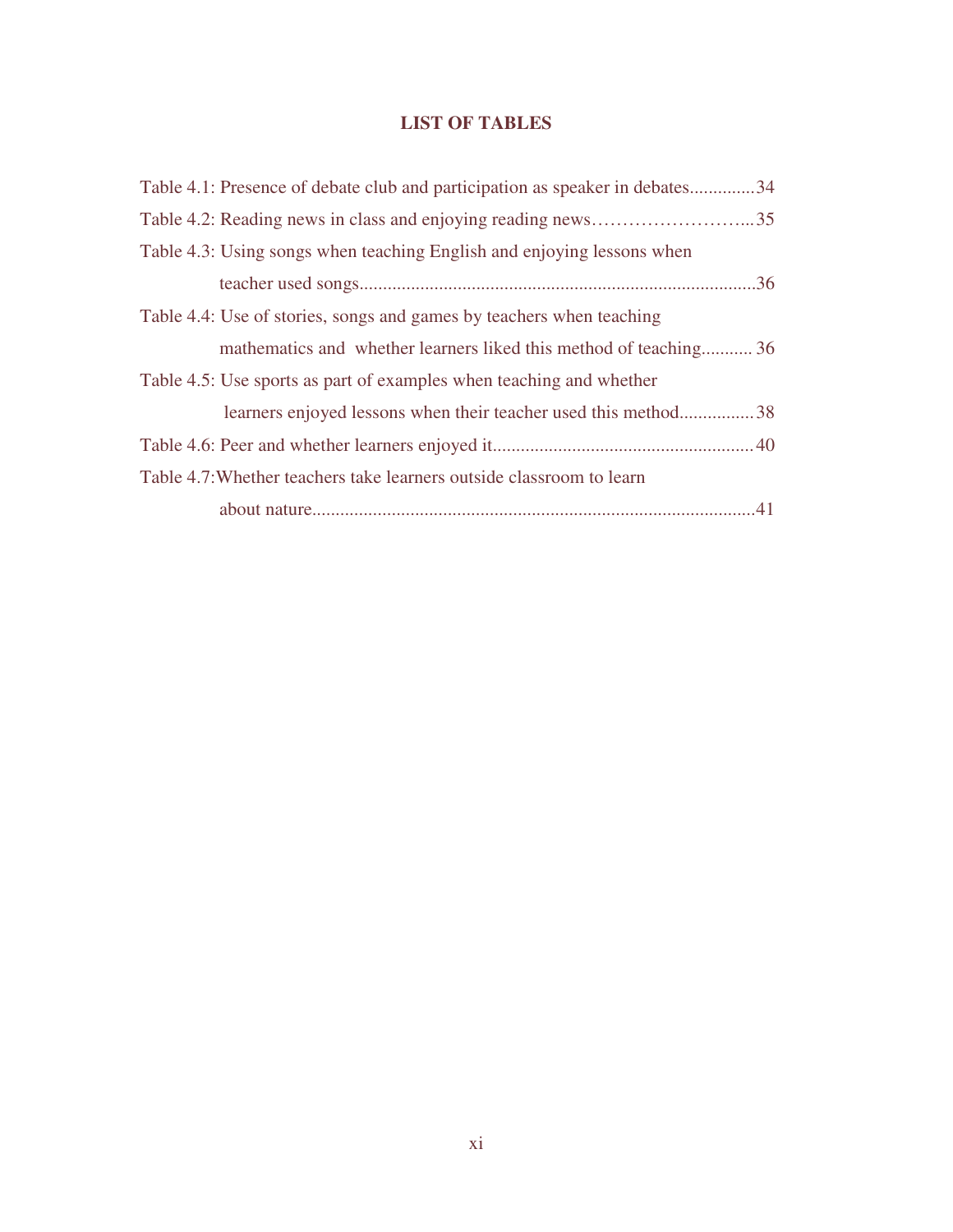## **LIST OF FIGURES**

| Figure 4.1: Teachers' responses on whether there were some variations      |  |
|----------------------------------------------------------------------------|--|
|                                                                            |  |
| Figure 4.2: Failing in one area but success in different                   |  |
|                                                                            |  |
| Figure 4.3: Learners are not dull, what matters are appropriate            |  |
| instructional styles of methodology related to learners'                   |  |
|                                                                            |  |
| Figure 4.4: Whether learners grasped concepts in classrooms differently 26 |  |
|                                                                            |  |
| Figure 4.6: Whether teachers used examples from other field when           |  |
|                                                                            |  |
| Figure 4.7: Debates, imaginative stories, group discussions and songs      |  |
| made learners learn faster and understand concepts from                    |  |
|                                                                            |  |
| Figure 4.8: Charts, songs, football, field trips made learners learn       |  |
|                                                                            |  |
| Figure 4.9: Preference of drawing and painting more than writing passages  |  |
|                                                                            |  |
| Figure 4.10: Cooperative groups, peer teaching, interpersonal interaction  |  |
| and group brainstorming learning activities make all learners              |  |
|                                                                            |  |
| Figure 4.11: Learning about nature (field trips) made learners develop     |  |
|                                                                            |  |
|                                                                            |  |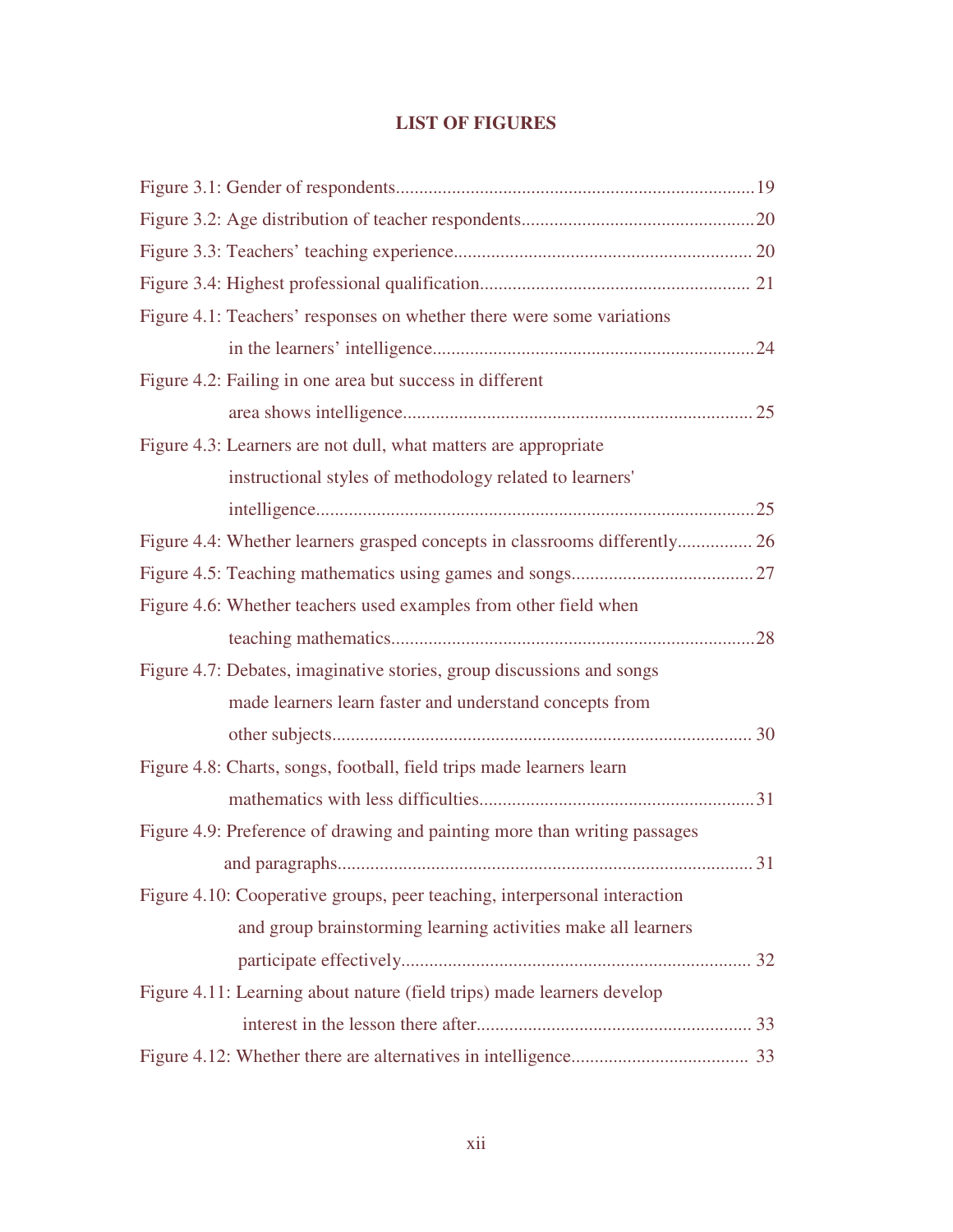### **ABSTRACT**

This study aimed at investigating teachers' and learners' on integration of multiple intelligences in instructional styles of teaching and learning. It was structured to explore if teachers engaged the aspect of multiple intelligences in their instructional teaching styles as a way of promoting creativity in the teachers particularly in relation to multiple intelligences..

A descriptive survey approach was used in conducting this study. Data was collected through semi-structured questionnaires to a sample of 40 teachers and 60 learners who were purposively sampled from the six selected primary schools in Luwingu District. The study mainly used quantitative methods of data collection. However qualitative methods of data collection were also employed to supplement the quantitative methods. Thematic analysis was used to analyse qualitative while quantitative data was analysed using the Statistical Package for Social Sciences (SPSS) to generate statistical tables and figures. The study revealed that, teachers did not fully engage the eight multiple intelligences in their instructional styles of teaching and learning in the classroom. The study further showed that as much as some of the teachers involved the approach of multiple

intelligences in their instructional styles of teaching, it was found that the approach did not aim at addressing the individual learners' intelligences that were appropriate for their learning but that the approach was used unknowingly or misapplied.

The study recommended that: (a) the Ministry of Education, Science, Vocational Training and Early Education (MESVTEE) should (i) incorporate multiple intelligence into the existing curriculum to equip student teachers in colleges and universities with the skills and knowledge in order to enhance the quality of education (ii) take full responsibility of conducting in-service training on the integration of multiple intelligences in instructional teaching styles as a way to reinforce the application of the eight multiple intelligences so as to enhance effective teaching and learning in a classroom situation. (b) teachers should (i) engage eight multiple intelligences in their instructional styles of teaching across all the subjects in the curriculum to cultivate the